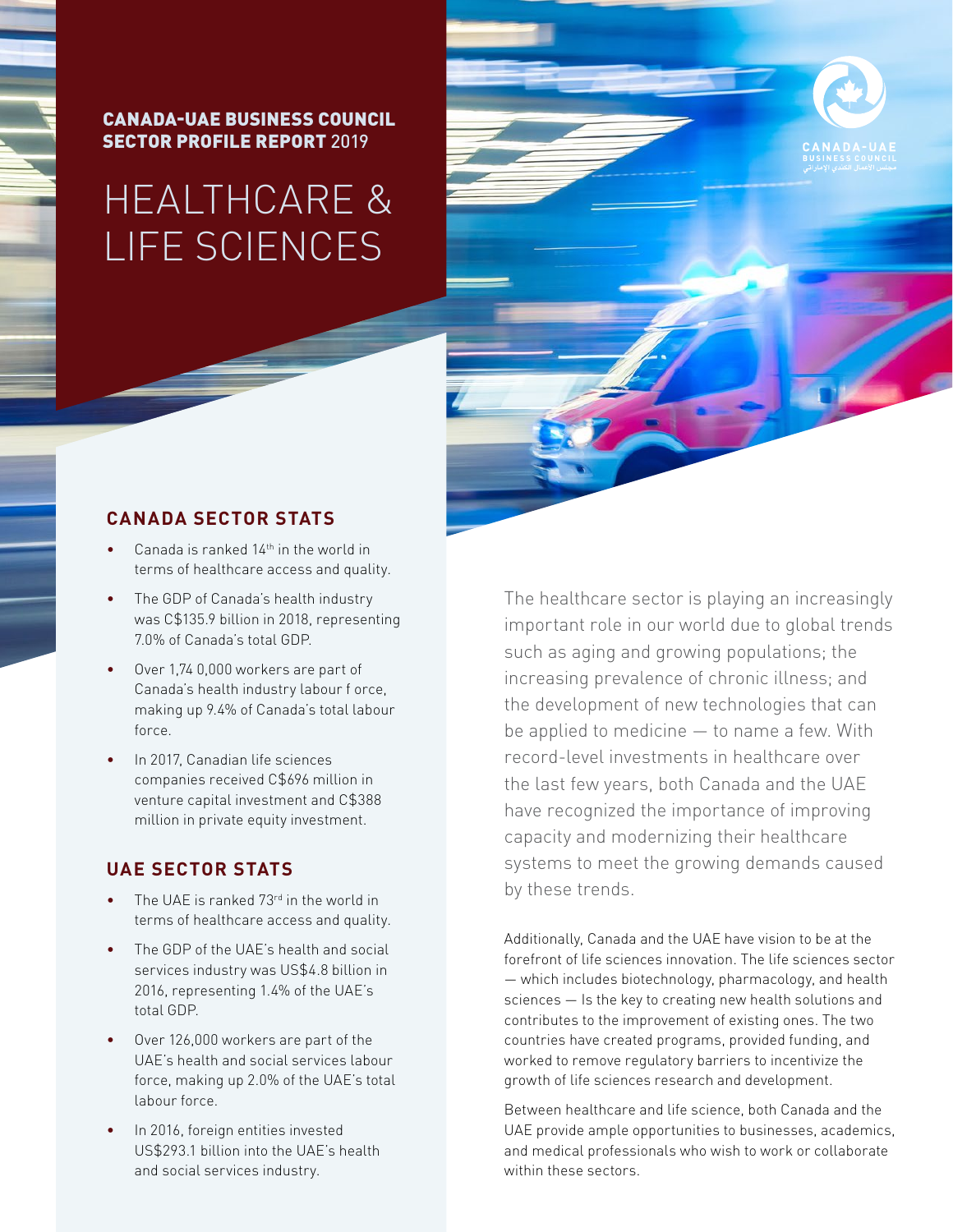# THE CANADA-UAE SECTOR RELATIONSHIP

Although both Canada and the UAE have placed much of their focus on growing healthcare and life sciences internally, there have been successful collaborations between the two countries in these sectors.

In January 2018, The Hospital for Sick Children (SickKids) in Toronto and Danat Al Emarat Hospital for Women and Children in Abu Dhabi began a clinical partnership to bring advanced pediatric care to the UAE. The partnership covers the exchange of experience and knowledge; the training of physicians and nurses; and placing SickKids-trained physicians at Danat Al Emarat Hospital to care for complicated cases utilizing SickKids clinical protocols and standards.

Canadian health start-ups have also been involved in advancing UAE healthcare solutions through the Dubai Futures Accelerator Programme. Dubai Futures facilitates partnerships between entrepreneurs and UAE government entities to address challenges across various sectors through innovative solutions. The revolving nine-week programme provides a platform for entrepreneurs to use Dubai as a test bed to further develop their products and services and get them to that next level of solving global problems. If successful, they may also have the opportunity to sign MOUs with the Dubai government. The Dubai Health Authority is a participating government entity and has worked with Canadian health start-ups Hexoskin and HiNT through the programme.

# **HEALTHCARE & LIFE SCIENCES IN CANADA**

Canada has a highly advanced and robust healthcare sector, one that is considered among the best in the world in terms of access and quality. The sector is highly valued by government and citizens alike, making its continued success and development a priority for the country and an opportunity for health-related businesses, professionals, and investors.

The healthcare system in Canada is publicly-funded. As a priority sector, healthcare continues to see heightened levels of public spending and investment year over year. In 2018, the Government of Canada announced it would provide C\$38.6 billion in health transfers to the provinces/ territories, an increase of C\$1.4 billion over the previous year. In addition, it made a 10-year commitment in 2017 to provide C\$11.0 billion in additional funding to the provinces/ territories to support home care and mental health services. The federal government has also allocated funding in its 2017 and 2018 budgets to other specific health priorities, namely improving access and lowering prices to prescription medications, supporting healthcare system innovation, improving health systems among Indigenous communities, and responding to the ongoing opioid crisis. Canada's heavy investment into its healthcare system makes it one of the highest spenders on health among all 36 OECD countries.

From the discovery of insulin to the invention of the pacemaker, Canada has had a strong record of health innovation. The country has a health innovation ecosystem consisting of some 900 firms that encompass pharmaceuticals manufacturers, medical technology and equipment manufacturers, and life sciences researchers. As a place to locate, Canada ranks first in the G7 in terms of cost-effectiveness for the establishment and operation of manufacturing facilities for both medical devices and pharmaceuticals. The country also offers the least expensive research and development services for clinical trial administration and biomedical research amongst the G7.

# **OPPORTUNITIES FOR UAE COMPANIES IN CANADA:**

• Investing in Health Tech Start-Up

Currently, the Government of Canada's commitment to growing the life sciences sector falls under the *Innovation and Skills Plan*. Through the Plan, the government aims to double the number of high-growth companies in Canada, particularly in the digital, clean technology, and health technology sectors, from 14,000 to 28,000 by 2025. They aim to meet this target by: (1) accelerating a small number of business-led innovation "superclusters" that focus on innovative industries; (2) increasing the number of collaborations between industry, post-secondary institutions and research institutions; and (3) assisting Canadian innovators in finding a first customer to test and validate their technologies through the federal government. In addition, the Health and BioScience Strategy Table an industry-government collaboration group chaired by industry leaders — proposed additional actions to the Government of Canada to grow health innovation in the country. These actions included reforming the regulatory system to make it more agile, transparent, and responsive so that businesses can explore and act on new opportunities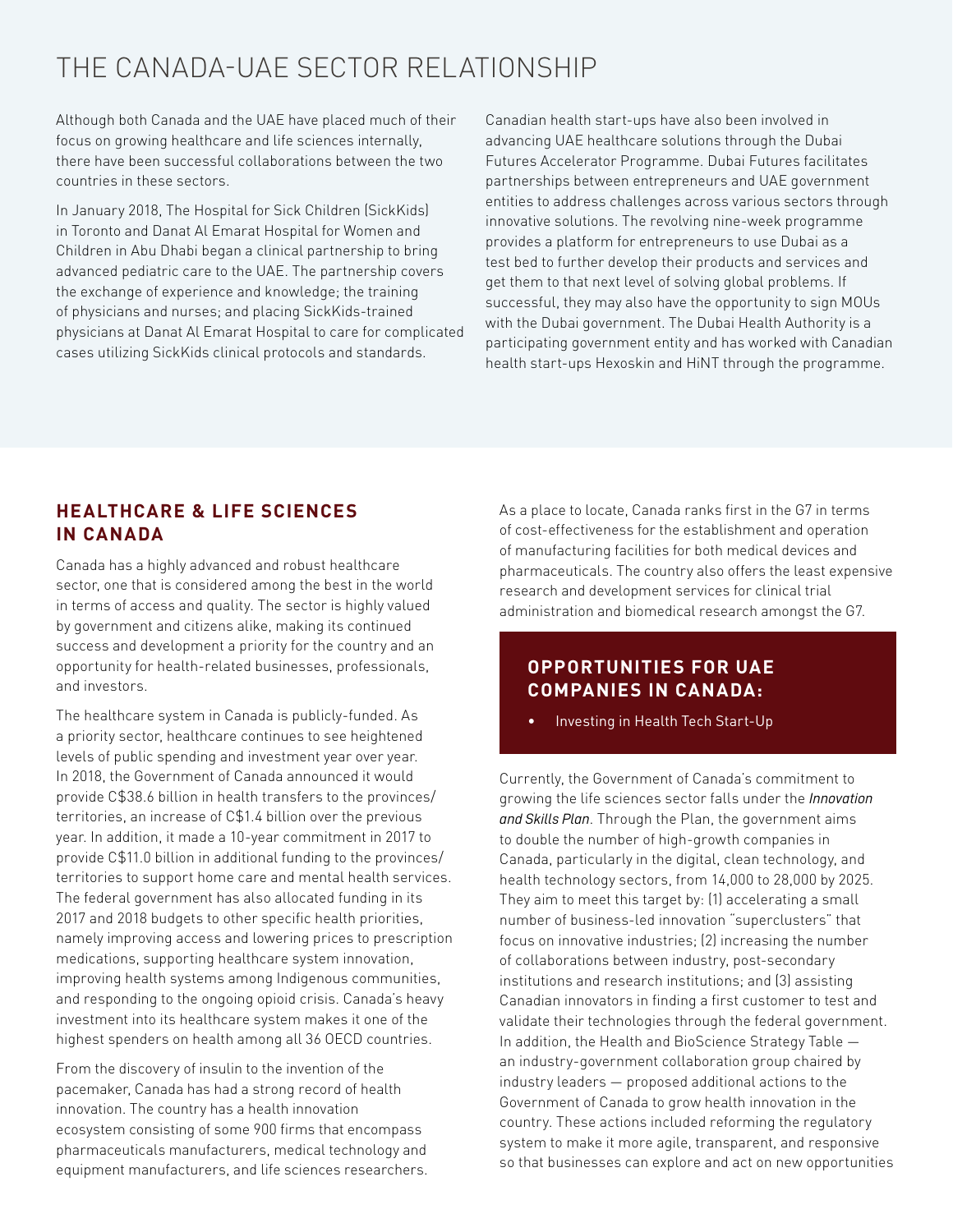and the establishment of a procurement innovation agency that focuses on value over price.



*Actions Proposed by the Health and Biosciences Economic Strategy Table* 

#### Feature Project: Calgary Cancer Centre

Once complete in 2023, the Calgary Cancer Centre will become the largest free-standing cancer facility in Canada and will consist of two curved buildings across 127,000 square metres. It is located in Calgary, Alberta.

The Calgary Cancer Centre aims to be a world-class facility and academic centre for the provision of cancer services. The facility will increase cancer care capacity in Southern Alberta and support integrated and comprehensive cancer care, as well as clinical and academic research needs. The building will house 100 patient exam rooms, more than 100 chemotherapy beds, 160 in-patient beds, 12 radiation vaults, and much needed space for clinical trials and patient treatment.



*Rendering of Calgary Cancer Centre* 

The C\$1.4-billion project is being built by PCL Construction for the Government of Alberta and the Alberta Cancer Association. It is currently one of the largest construction projects underway in Alberta.

# **HEALTHCARE & LIFE SCIENCES IN UAE**

Cognizant of the importance health plays in the success of its people and its economy, the UAE has moved to develop a high-quality and comprehensive healthcare system. In fact, the UAE is one of the most organized and fastest growing healthcare markets in the Gulf Cooperation Council Countries (GCC).

The healthcare system in the UAE is mixed public-private.

A large part of the sector's rapid growth and heightened levels of investment in the last decade can be attributed to the UAE's ambitious goals aimed at achieving a world-class healthcare system – one of the six pillars of the *National Agenda in line with Vision 2021*. In addition to health being a federal priority, both Dubai and Abu Dhabi have created their own separate health strategies (*Dubai Health Strategy 2021 and Abu Dhabi Healthcare Strategic Plan*), which aim to boost the quality of health services and promote health as an industry in their respective regions. These goals and strategies have led to the development of state-of-the-art healthcare infrastructure across the country as well as the development of health-focused freezones (such as Dubai Healthcare City and Sharjah Healthcare City), which provide opportunities to private international health companies interested in the UAE and GCC markets.

# **OPPORTUNITIES FOR CANADIAN COMPANIES IN UAE:**

- Building Healthcare Infrastructure
- Capacity Building and Training for Physicians and Allied Staff
- Medical Technologies & Devices Exports
- Digital Health/ Health IT & Telemedicine

In addition to improving its general healthcare system, the UAE has emphasized its desire to grow as a hub for medical tourism. The Dubai Health Experience website, by the Dubai Health Authority, is the world's first comprehensive medical tourism portal that provides all health, travel, hospitality and visa services. It enables international medical tourists to book medical procedure packages at any of the 26 private and public hospitals in Dubai along with special discounted airfares, visa, hotel stay, leisure activities, and medical insurance. By 2020, Dubai is expecting to cater to 500,000 patients from outside the country and the country's medical tourism revenues are expected to cross US\$700.0 million by 2020. Top procedures for medical tourism in the UAE include orthopedic surgery, cosmetic surgery, and infertility treatment.